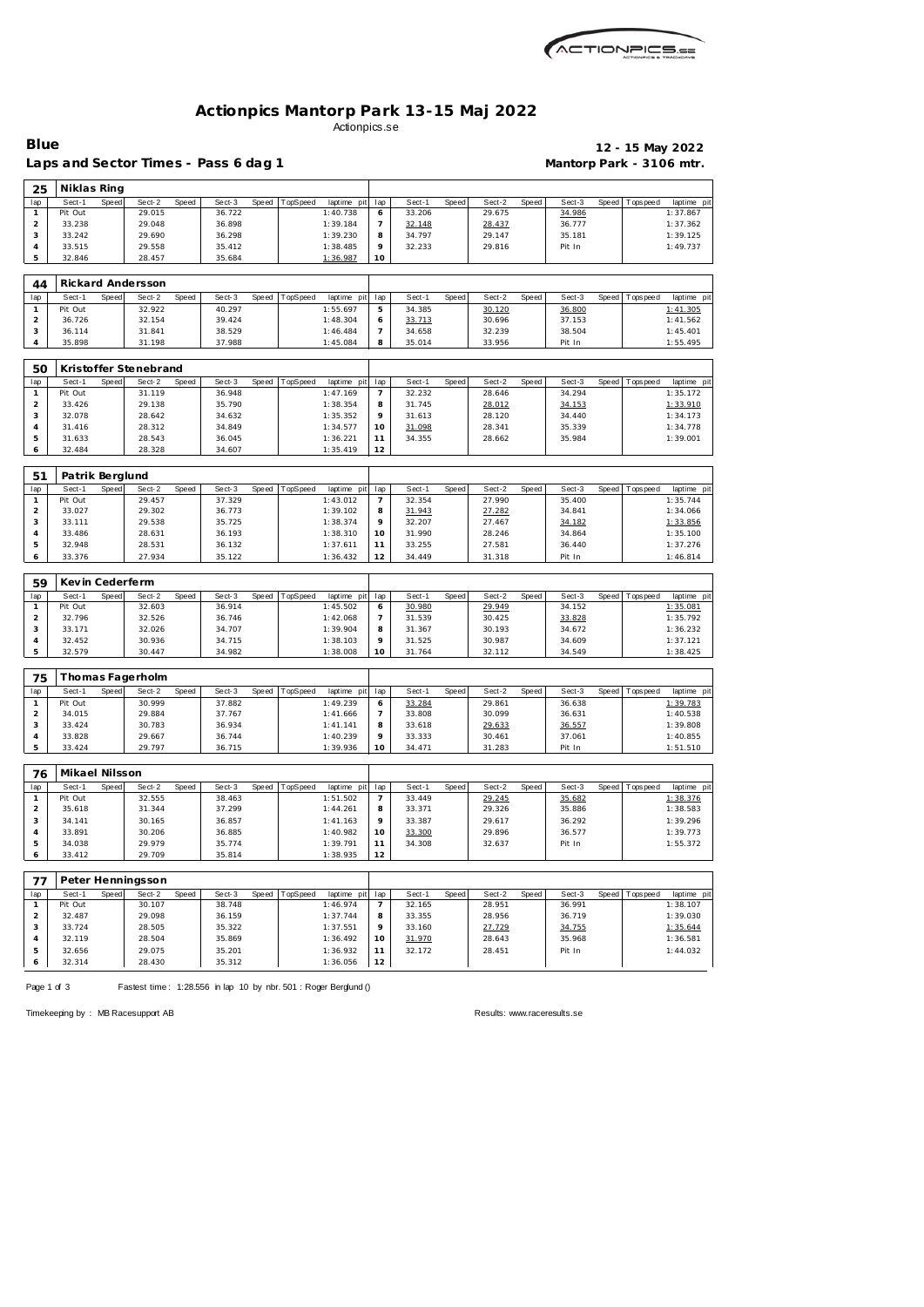

## **Actionpics Mantorp Park 13-15 Maj 2022** Actionpics.se

Laps and Sector Times - Pass 6 dag 1 **Mantorp Park - 3106 mtr.** 

**Blue 12 - 15 May 2022**

| 94                      |                        |       | Jan-Whilly Jansson |       |                  |       |          |                      |                |                  |       |                  |       |                  |       |                 |                      |
|-------------------------|------------------------|-------|--------------------|-------|------------------|-------|----------|----------------------|----------------|------------------|-------|------------------|-------|------------------|-------|-----------------|----------------------|
| lap                     | Sect-1                 | Speed | Sect-2             | Speed | Sect-3           | Speed | TopSpeed | laptime pit          | lap            | Sect-1           | Speed | Sect-2           | Speed | Sect-3           | Speed | T ops peed      | laptime pit          |
| $\mathbf{1}$            | Pit Out                |       | 31.232             |       | 38.980           |       |          | 1:52.562             | $\overline{7}$ | 33.645           |       | 28.285           |       | 36.635           |       |                 | 1:38.565             |
| $\overline{a}$          | 36.272                 |       | 28.802             |       | 38.573           |       |          | 1:43.647             | 8              | 33.948           |       | 28.349           |       | 36.346           |       |                 | 1:38.643             |
| 3                       | 34.948                 |       | 28.813             |       | 37.079           |       |          | 1:40.840             | 9              | 33.575           |       | 28.759           |       | 37.126           |       |                 | 1:39.460             |
| 4                       | 34.717                 |       | 29.688             |       | 37.549           |       |          | 1:41.954             | 10             | 32.892           |       | 28.522           |       | 36.412           |       |                 | 1:37.826             |
| 5                       | 34.483                 |       | 28.725             |       | 36.043           |       |          | 1:39.251             | 11             | 34.496           |       | 30.457           |       | Pit In           |       |                 | 1:45.276             |
| 6                       | 34.003                 |       | 28.277             |       | 36.895           |       |          | 1:39.175             | 12             |                  |       |                  |       |                  |       |                 |                      |
| 96                      | Mattias Lidin          |       |                    |       |                  |       |          |                      |                |                  |       |                  |       |                  |       |                 |                      |
| lap                     | Sect-1                 | Speed | Sect-2             | Speed | Sect-3           | Speed | TopSpeed | laptime pit          | lap            | Sect-1           | Speed | Sect-2           | Speed | Sect-3           | Speed | T ops pee d     | laptime pit          |
| $\mathbf{1}$            | Pit Out                |       | 30.571             |       | 37.145           |       |          | 1:48.388             | $\overline{7}$ | 32.740           |       | 29.912           |       | 37.217           |       |                 | 1:39.869             |
| $\overline{c}$          | 33.320                 |       | 30.654             |       | 37.807           |       |          | 1:41.781             | 8              | 33.605           |       | 29.845           |       | 37.052           |       |                 | 1:40.502             |
| 3                       | 34.112                 |       | 30.037             |       | 36.904           |       |          | 1:41.053             | 9              | 33.810           |       | 29.902           |       | 36.128           |       |                 | 1:39.840             |
| 4                       | 34.186                 |       | 30.315             |       | 36.953           |       |          | 1:41.454             | 10             | 33.432           |       | 29.682           |       | 36.381           |       |                 | 1:39.495             |
| 5                       | 34.155                 |       | 29.959             |       | 36.935           |       |          | 1:41.049             | 11             | 33.809           |       | 30.187           |       | Pit In           |       |                 | 1:49.538             |
| 6                       | 34.387                 |       | 29.621             |       | 36.903           |       |          | 1:40.911             | 12             |                  |       |                  |       |                  |       |                 |                      |
|                         |                        |       |                    |       |                  |       |          |                      |                |                  |       |                  |       |                  |       |                 |                      |
| 98                      | Jan Erik Høiby         |       |                    |       |                  |       |          |                      |                |                  |       |                  |       |                  |       |                 |                      |
| lap                     | Sect-1                 | Speed | Sect-2             | Speed | Sect-3           | Speed | TopSpeed | laptime pit          | lap            | Sect-1           | Speed | Sect-2           | Speed | Sect-3           | Speed | Tops pee d      | laptime pit          |
| $\mathbf{1}$            | Pit Out                |       | 28.933             |       | 34.910           |       |          | 1:39.480             | 7              | 30.708           |       | 27.552           |       | 34.396           |       |                 | 1:32.656             |
| $\overline{a}$          | 33.252                 |       | 29.323             |       | 35.500           |       |          | 1:38.075             | 8              | 30.891           |       | 27.428           |       | 33.555           |       |                 | 1:31.874             |
| 3<br>$\overline{4}$     | 31.559<br>30.659       |       | 28.834<br>28.284   |       | 35.623<br>34.391 |       |          | 1:36.016<br>1:33.334 | 9<br>10        | 29.986<br>33.250 |       | 28.307<br>28.221 |       | 34.753<br>34.154 |       |                 | 1:33.046<br>1:35.625 |
| 5                       | 30.507                 |       | 28.536             |       | 33.836           |       |          | 1:32.879             | 11             | 30.790           |       | 28.467           |       | Pit In           |       |                 | 1:41.242             |
| 6                       | 31.459                 |       | 29.384             |       | 35.123           |       |          | 1:35.966             | 12             |                  |       |                  |       |                  |       |                 |                      |
|                         |                        |       |                    |       |                  |       |          |                      |                |                  |       |                  |       |                  |       |                 |                      |
| 103                     | Douglas Harling        |       |                    |       |                  |       |          |                      |                |                  |       |                  |       |                  |       |                 |                      |
| lap                     | Sect-1                 | Speed | Sect-2             | Speed | Sect-3           | Speed | TopSpeed | laptime pit          | lap            | Sect-1           | Speed | Sect-2           | Speed | Sect-3           | Speed | Tops pee d      | laptime pit          |
| $\mathbf{1}$            | Pit Out                |       | 28.771             |       | 36.427           |       |          | 1:44.326             | 6              | 33.231           |       | 28.597           |       | 35.782           |       |                 | 1:37.610             |
| $\overline{\mathbf{c}}$ | 33.286                 |       | 28.056             |       | 36.533           |       |          | 1:37.875             | 7              | 33.491           |       | 28.553           |       | 35.837           |       |                 | 1:37.881             |
| 3                       | 33.335                 |       | 28.540             |       | 35.714           |       |          | 1:37.589             | 8              | 33.182           |       | 29.190           |       | 36.065           |       |                 | 1:38.437             |
| 4                       | 33.094                 |       | 29.192             |       | 35.924           |       |          | 1:38.210             | 9              | 33.083           |       | 28.762           |       | 36.030           |       |                 | 1:37.875             |
| 5                       | 33.659                 |       | 28.455             |       | 36.236           |       |          | 1:38.350             | 10             | 34.053           |       | 28.825           |       | 36.410           |       |                 | 1:39.288             |
| 104                     | Knut Sjögren           |       |                    |       |                  |       |          |                      |                |                  |       |                  |       |                  |       |                 |                      |
| lap                     | Sect-1                 | Speed | Sect-2             | Speed | Sect-3           | Speed | TopSpeed | laptime pit          | lap            | Sect-1           | Speed | Sect-2           | Speed | Sect-3           | Speed | Tops pee d      | laptime pit          |
| $\mathbf{1}$            | Pit Out                |       | 28.400             |       | 37.015           |       |          | 1:44.879             | 6              | 33.408           |       | 28.213           |       | 36.093           |       |                 | 1:37.714             |
| $\overline{c}$          | 32.672                 |       | 28.321             |       | 36.627           |       |          | 1:37.620             | 7              | 33.678           |       | 28.122           |       | 36.086           |       |                 | 1:37.886             |
| 3                       | 32.611                 |       | 28.421             |       | 36.169           |       |          | 1:37.201             | 8              | 33.184           |       | 28.852           |       | 36.101           |       |                 | 1:38.137             |
| $\overline{4}$          | 32.630                 |       | 28.891             |       | 36.419           |       |          | 1:37.940             | 9              | 33.213           |       | 28.899           |       | 35.688           |       |                 | 1:37.800             |
| 5                       | 33.391                 |       | 28.524             |       | 36.180           |       |          | 1:38.095             | 10             | 34.351           |       | 29.335           |       | 36.495           |       |                 | 1:40.181             |
|                         |                        |       |                    |       |                  |       |          |                      |                |                  |       |                  |       |                  |       |                 |                      |
| 112<br>lap              | Rickard Borg<br>Sect-1 | Speed | Sect-2             | Speed | Sect-3           | Speed | TopSpeed | laptime pit          | lap            | Sect-1           | Speed | Sect-2           | Speed | Sect-3           | Speed | Tops peed       | laptime pit          |
| $\mathbf{1}$            | Pit Out                |       | 31.144             |       | 38.799           |       |          | 1:50.984             | 3              | 34.742           |       | 29.996           |       | 38.210           |       |                 | 1:42.948             |
| $\overline{\mathbf{c}}$ | 34.497                 |       | 29.055             |       | 37.373           |       |          | 1:40.925             | 4              | 35.455           |       | 31.048           |       | Pit In           |       |                 | 1:52.335             |
|                         |                        |       |                    |       |                  |       |          |                      |                |                  |       |                  |       |                  |       |                 |                      |
| 114                     | Tommy Linner           |       |                    |       |                  |       |          |                      |                |                  |       |                  |       |                  |       |                 |                      |
| lap                     | Sect-1                 | Speed | Sect-2             | Speed | Sect-3           | Speed | TopSpeed | laptime pit          | lap            | Sect-1           | Speed | Sect-2           | Speed | Sect-3           | Speed | T ops pee d     | laptime pit          |
| $\mathbf{1}$            | Pit Out                |       | 28.405             |       | 33.901           |       |          | 1:37.466             | 5              | 30.504           |       | 26.353           |       | 34.069           |       |                 | 1:30.926             |
| $\overline{a}$          | 31.495                 |       | 26.641             |       | 33.397           |       |          | 1:31.533             | 6              | 30.498           |       | 26.410           |       | 33.569           |       |                 | 1:30.477             |
| 3                       | 34.369                 |       | 26.323             |       | 33.236           |       |          | 1:33.928             | $\overline{7}$ | 31.542           |       | 26.446           |       | 32.866           |       |                 | 1:30.854             |
| $\overline{4}$          | 30.258                 |       | 26.055             |       | 32.875           |       |          | 1:29.188             | 8              | 30.087           |       | 27.936           |       | Pit In           |       |                 | 1:34.005             |
| 115                     | Niclas Eisner          |       |                    |       |                  |       |          |                      |                |                  |       |                  |       |                  |       |                 |                      |
| lap                     | Sect-1                 | Speed | Sect-2             | Speed | Sect-3           | Speed | TopSpeed | laptime pit          | lap            | Sect-1           | Speed | Sect-2           | Speed | Sect-3           | Speed | <b>Topspeed</b> | laptime pit          |
| $\mathbf{1}$            | Pit Out                |       | 33.656             |       | 39.297           |       |          | 1:52.470             | 6              | 34.894           |       | 33.381           |       | 37.486           |       |                 | 1:45.761             |
| $\overline{a}$          | 35.880                 |       | 32.886             |       | 37.171           |       |          | 1:45.937             | 7              | 34.654           |       | 33.144           |       | 37.078           |       |                 | 1:44.876             |
| 3                       | 35.780                 |       | 33.027             |       | 37.578           |       |          | 1:46.385             | 8              | 34.386           |       | 32.910           |       | 37.490           |       |                 | 1:44.786             |
| 4                       | 35.237                 |       | 33.174             |       | 37.326           |       |          | 1:45.737             | 9              | 34.802           |       | 33.556           |       | 37.340           |       |                 | 1:45.698             |
| 5                       | 34.606                 |       | 33.044             |       | 36.897           |       |          | 1:44.547             | 10             | 35.313           |       | 32.986           |       | Pit In           |       |                 | 1:53.570             |

Page 2 of 3 Fastest time : 1:28.556 in lap 10 by nbr. 501 : Roger Berglund ()

Timekeeping by : MB Racesupport AB Results:<www.raceresults.se>